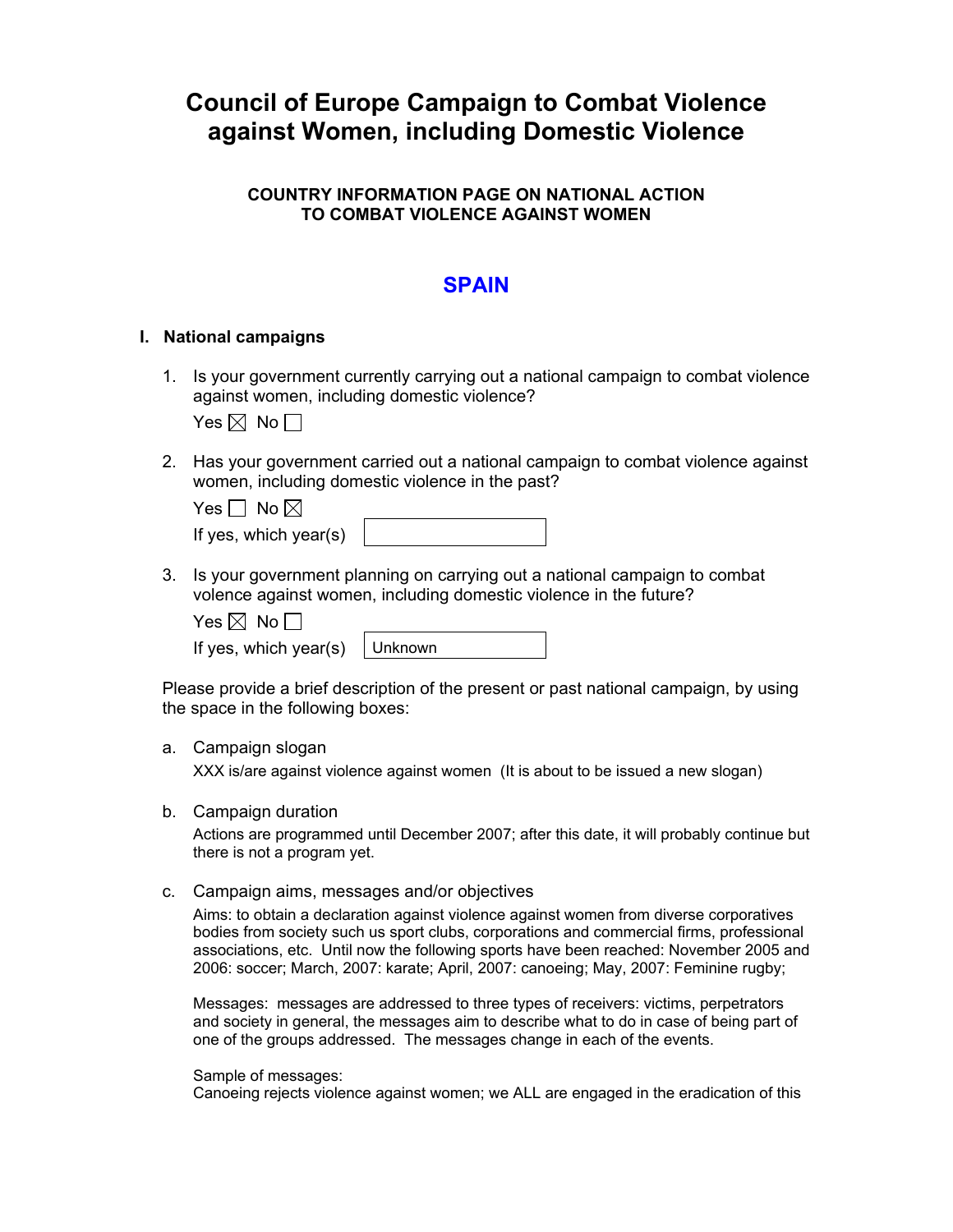social problem: insulting and beating sound; we can hear. Get involved, report. Woman, we know that it is difficult to make one's mind but only if you speak out we can listen to you and help Man, you can stop mistreating women; look for help before it is too late

- d. Expected or achieved results A higher degree of implication of society; a deeper knowledge of the phenomenon by society
- e. Campaign website address

# **II. National Plan of Action**

1. Has your government adopted a national plan of action to combat violence against women, including domestic violence?

| Yes $\boxtimes$ No $\Box$ |      |
|---------------------------|------|
| If yes, which year        | 2006 |

2. Is your government currently implementing a national plan of action to combat violence against women, including domestic violence?

| es $\boxtimes$ | No . |
|----------------|------|
|----------------|------|

3. Has your government implemented a national plan of action to combat violence against women, including domestic violence in the past?

| Yes $\boxtimes$ No $\blacksquare$ |  |  |
|-----------------------------------|--|--|
|                                   |  |  |

If yes, which year(s) 1998-2000 and 2001-2004

4. Is your government planning on implementing a national plan or action to combat violence against women, including domestic violence in the future?

| Yes $\boxtimes$ No [ |  |  |
|----------------------|--|--|
|                      |  |  |

| If yes, which year(s) $\int 2009 - 2011$ or 2012 |
|--------------------------------------------------|
|--------------------------------------------------|

Please provide a brief description of the national plan of action, by using the space in the following boxes:

a. Aims, activities and expected or achieved results of the national plan of action

Plan has over 100 objectives (30 of them of urgent implementation), in the general areas of prevention and awareness raising. The plan is more specific when it explain the main strategic objectives: to improve the response to gender-based violence and to make a change in the relationship model between men and women. The plan has also some priority lines of action, seven of them are thematic (justice, security, health, social services, information, education, communication) and five of tem are transversal (research and study; training and specialization of professionals; mobilisation of actors; coordination; and follow up and assessment.

b. Duration of the national plan of action 2007-2008